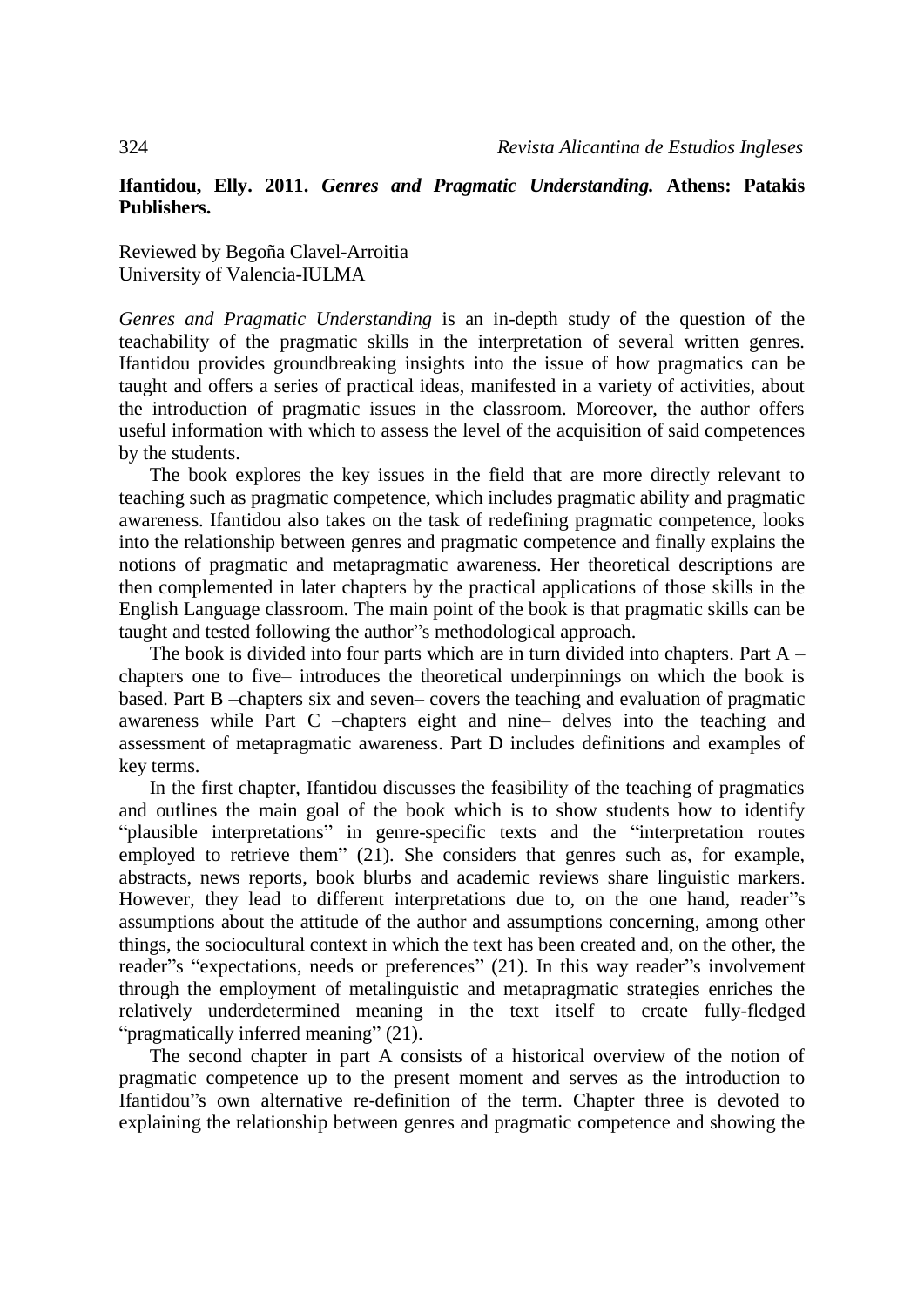## *Reviews* 325

processes which learners go through when interpreting texts from a pragmatic point of view. Chapter four establishes the theoretical assumptions informing parts B and C of the book; in particular, it explores the plausibility of using genre conventions as indexes of both linguistic and pragmatic competence. The closing chapter in Part A describes the academic settings in which the author has put her methodology into practice based on the theoretical foundations mentioned in the first part of the book. More specifically, it draws on material previously collected and used by the author in two genre-based language courses at the Faculty of English Studies in the University of Athens and offers a rich collection of activities that can be easily adapted and implemented in different teaching contexts.

The theories in Part A inform the practical discussion in Part B where the author describes the application of the teaching and assessment of pragmatic awareness. Ifantidou focuses on genre conversion and evaluation of pragmatic awareness as tools for instruction and she also shows how they can improve pragmatic competence. Genre conversion is according to the author:

a highly complex, and quite demanding task. It is the shift of genre perspective to serve new needs, preferences, expectations, background knowledge or reader/hearer abilities that make it so. In this sense, genre conversion incurs shifting the context (readership, time, place, contextual assumptions), and the linguistic encoding that can best convey the intended meaning (75).

In chapters 6 and 7 the author offers numerous examples of practical activities that she has designed and applied in the testing of pragmatic awareness as it is defined in earlier chapters. By means of various examples of pairs of related genres, such as book blurbs and abstracts, newspaper headlines and research article titles, abstracts and news reports, research articles and magazine articles, and so on, the main features and structures of different genres are defined and carefully contrasted. These are followed by practical activities and the ways in which they are assessed so as to illustrate the practical application of this methodology in the classroom. In order to provide proof of the applicability of her approach the author not only includes actual examples of the type of activity that she proposes, but also supplies the reader with authentic results and outcomes from the activities her students are involved in. As additional pedagogical material, the reader is provided with illustrative tables where the main traits that define each pair of genre types are shown.

Part C focuses on the practical application of the teaching and assessment of metapragmatic awareness according to Ifantidou"s own definition in the theoretical section. One of the most important aspects of this section is given in chapter eight. The author puts forward a definition of metapragmatic awareness that includes a number of assumptions that are not considered by standard L2 frameworks. In chapter nine the author offers coursework material with the objective of showing how learners can become metapragmatically aware of differences between a series of genres. She also supplies assessment material in order to show how learners can carry out tasks related to metapragmatic awareness skills at different levels of performance. To this end she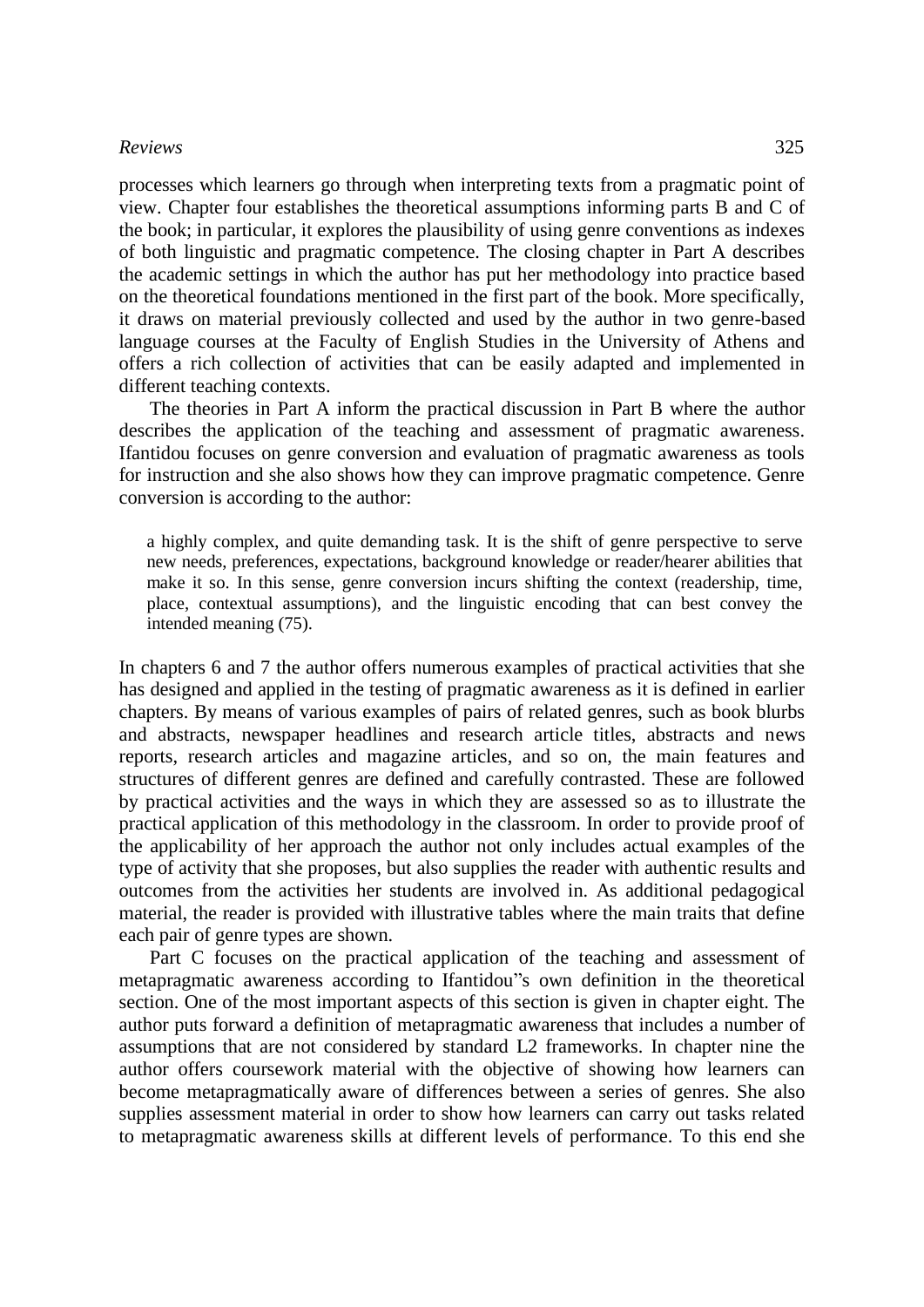employs the outline and table of contents genres in addition to the summary and the academic review. In this section we are again given working definitions of the different genres analysed and practical illustrations of authentic student production such as their answers to the activities they are asked to carry out. This is accompanied by comments by the teacher/author. The approach that the author employs helps the reader to grasp more fully the potential usefulness of the exercises provided in the book.

Finally, Part D consists of a list of key linguistic terms which are clearly defined and very skillfully exemplified so that readers (both teachers and students) can reach a perfect understanding of some of the basic notions related to Systemic Functional Grammar, Relevance Theory, Speech Act Pragmatics, etc., all of which are necessary in order to correctly apply the genre approach proposed in the book.

In my view, this book serves, above all else, as a tool to introduce the teaching of pragmatic skills in the English Language classroom and an assessment tool that can be used to test if students have correctly acquired those skills or not. Ifantidou"s book is well worth reading as it offers up-to-date insights on the teaching of Pragmatics from a theoretical point of view and, at the same time, it provides a specific methodological approach that has already been thoroughly tested on the author"s own students.

For anyone who is interested in Second Language Acquisition in general and in the teaching of Pragmatics in particular, this book is essential both as a guide to the fundamental aspects related to the teaching of pragmatic skills from a theoretical perspective and as a pedagogical model with practical applications. On a personal level I found it extremely insightful as the teachability of pragmatic skills is a question that is of interest to many teachers. Like Ifantidou, I also support the thesis that pragmatic skills need to be introduced in the English Language classroom and that students should be offered the right tools to be able to grasp the pragmatic and metapragmatic meanings conveyed by language.

Previous research has also captured the importance of pragmatic skills in the teaching of English (See Cohen and Ishihara, 2009; Rose and Kasper, 2001; Holmes and Brown, 1987; Myers-Scotton and Bernstein, 1988 and Rose, 1994 among others), but this book places special emphasis on the practical implementation of those skills and offers ways to evaluate them. Moreover, the wealth of resources and ideas presented in this volume is comprehensive and will benefit both teachers and students alike.

The author describes how she has used her approach in two university courses: Academic Discourse and Genres in English. This begs the question of whether the genre-driven approach is only appropriate at the tertiary level. Although Ifantidou does not bring up this issue in her book it would be interesting to consider whether teachers in general English classes and ESP courses at university level or general English classes in secondary education should try to start introducing these skills. One of the greatest problems in the English Language classroom at whatever level is that time is always in short supply. If a teacher decides to attempt to raise awareness of the pragmatic dimension of language, that would leave less time to teach grammar, vocabulary, etc. and so it would have to be proved that such a change of focus is worthwhile. In this